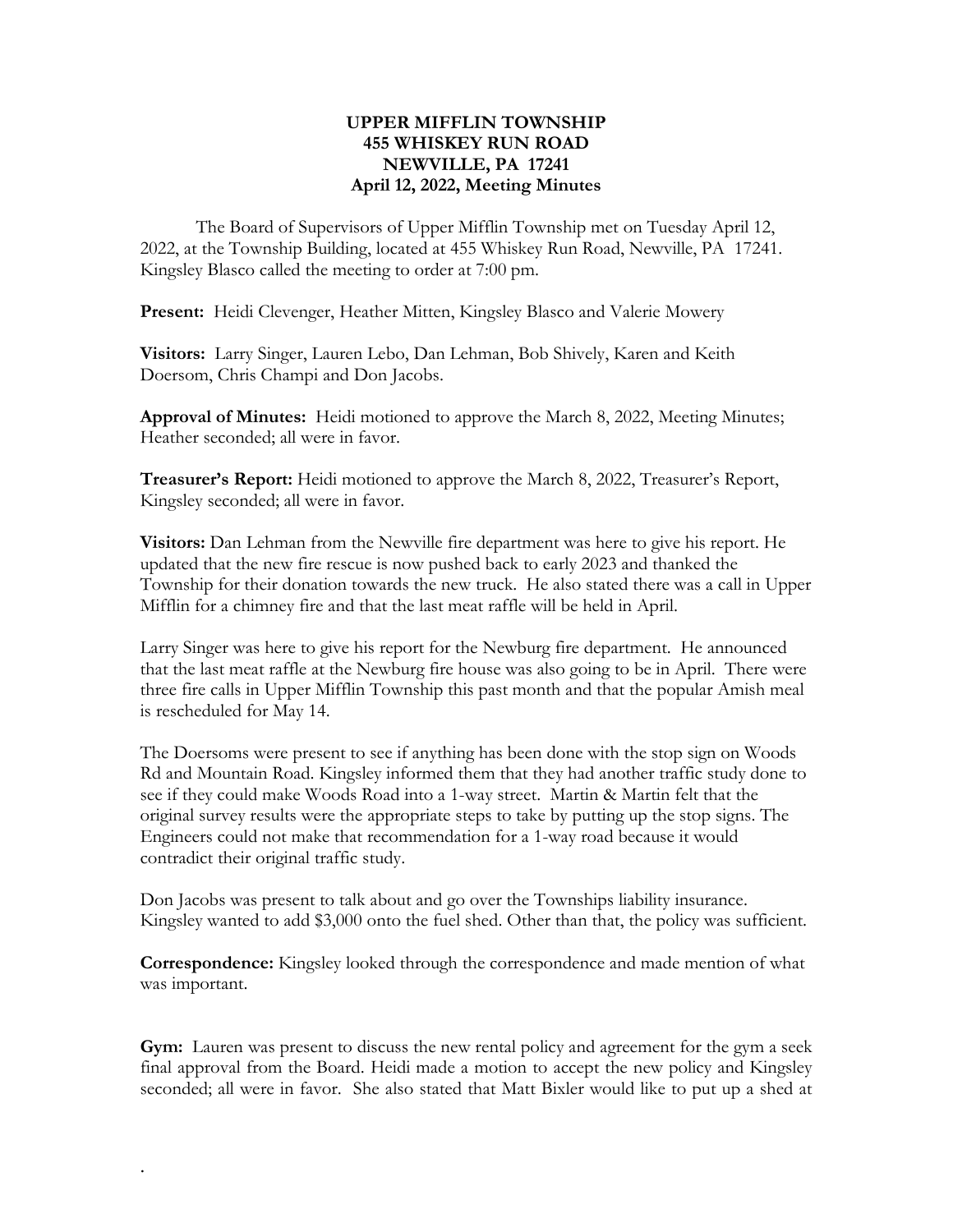the ball fields and pay for the shed. The Board agreed that it would be fine for him to do that.

**Old Business:** The Stotzfus land development plan was accepted at the last Planning Commission meeting, and they recommended it for the Board's approval. The Stotzfus's had to provide an environmental Bond and it must stay intact until the project is complete. Kingsley made a motion to accept the plan and the waiver as a preliminary and final plan, Heidi seconded; all were in favor.

Heather made a motion to approve the McElwain Land Use Permit for 1 more year, Heidi seconded; all were in favor.

Valerie talked about last years Septic 1 pumping schedule and stated that there are still 2 more residents not in compliance with the agreement. Kingsley said he would go and talk to the 2 people in questioned.

**New Business:** Heather made a motion to approve the new tax collector's resolution 22-1 to certify her as the tax collector for upper Mifflin Township, Heidi seconded; all were in favor.

Jay Mowery brought up that the Planning Commission's secretary Rhonda Lash is retyping the old ordinances and would like to know if the township would compensate her for her work. Heidi made a motion to pay Rhonda \$15.00 an hour, Heather seconded; all were in favor.

The APR funding report must be filed and completed by April 30. Valerie wanted to know what category she should choose to put the funding under. Heidi made a motion to approve it for Government Service, Kingsley seconded; all were in favor.

Mary Coble's QuickBooks contract is up for renewal. Kingsley made a motion to accept it, Heather seconded it; all were in favor.

**Solicitor's Report:** The Attorneys were not present but wanted the Board to look over the new Junk Yard Ordinance Draft. The Board would like to have the Township's existing junkyard be grandfathered under the old ordinance and to make sure that the new ordinance is up to date with DEP and the Conservation Office. They also had a concern about whose responsibility it would be to clean up the junkyard when someone is no longer operating it or if the property sells. Valerie is going to take their concerns to the Attorneys for the changes.

**Road Master Report:** Kingsley made a comment that a section of Harmon Road was not in good condition caused by the heavy equipment during the work on the Turnpike. Kingsley would like a reminder to call Jim Bulger form New Enterprise who did the work to see if anything could be done for the road and to see if they are held responsible for the damage.

.